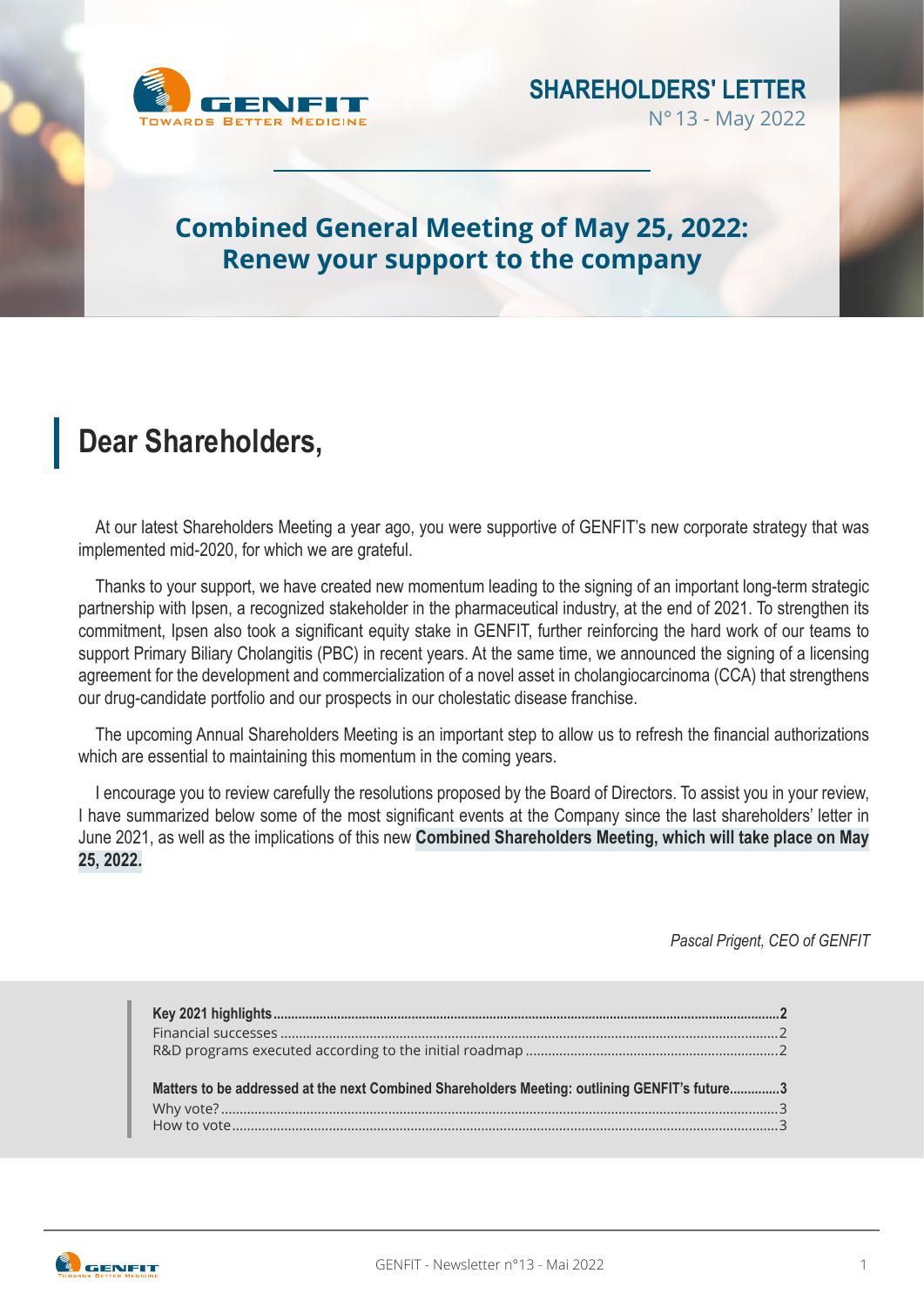## <span id="page-1-0"></span>**Key 2021 highlights 1.**

*Since our last Shareholders Meeting in June 2021, GENFIT has built a strong foundation on which to build its future, starting in 2022.*

### **Financial successes**

One of the priorities in 2021 was to strengthen our financial situation. We started this project in January 2021 by renegotiating, thanks to your support, our convertible debt. Following the renegotiation, and then the conversion of some of the bonds into shares, we now have a nominal amount of less than €60 million, essentially divided by 3, and with a maturity extended by 3 years up to October 2025. Our operational expenses were also reduced by 41% in 2021 compared to 2020, thanks to the cost saving plan initiated in the second half of 2020. During 2021, GENFIT obtained non-dilutive loans to mitigate the effects of the COVID-19 pandemic on our activities and amounting to a little over €15 million.

The signing of a licensing agreement with Ipsen in December 2021 has further improved our financial prospects, with the upfront payment of €120 million pursuant to the licensing agreement for the global rights to develop elafibranor\*. Ipsen has also taken a €28 million equity stake in GENFIT at a price of approximately €7 per share. Ipsen now holds 8% of the Company's share capital. Finally, pursuant to the terms of the licensing agreement, GENFIT is eligible for additional milestone payments of up to €360 million, and to double-digit royalties of up to 20% if the development and commercialization of elafibranor is successful.

As a reminder,Ipsen will take charge of the development costs for elafibranor after the 52-week results become available to support accelerated approval which, if the deal had not been signed, would have fallen under GENFIT's responsibility.

In 2021, we have managed to significantly increase our financial visibility, which allows us today to continue to develop our R&D programs and to seize opportunities to reinforce our drug-candidate portfolio.

 *\* With the exception of China, Hong Kong, Taiwan, and Macau where Terns Pharmaceuticals holds the exclusive license to develop and commercialize elafibranor*

## **R&D programs executed according to the initial roadmap**

#### **Primary Biliary Cholangitis (PBC)**

#### **Our main clinical development program**

Our teams have worked to ensure the continuation of our Phase 3 clinical trial ELATIVE™, despite the difficulties associated with the COVID-19 pandemic, including with the outbreak of the Omicron variant that slowed enrolment at the end of 2021. But thanks to the measures put in place by our teams, we managed to increase screening rates in early 2022 and expect enrolment for the double-blind cohort before the end of the second quarter 2022. We can therefore reiterate our goal to publish the topline data for the trial in the second quarter 2023 as previously announced.

#### **Cholangiocarcinoma (CCA)**

#### **A new indication in the cholestatic diseases franchise**

In December 2021, we strengthened our cholestatic diseases franchise by in-licensing from Genoscience Pharma the exclusive rights for the development and commercialization of GNS561 in CCA in the United-States, Canada and Europe, including the United Kingdom and Switzerland.

We have made significant progress with GNS561 in the beginning of 2022, by obtaining the support of several KOLs in this indication, which will allow us before long to finalize the development plan for this asset in order to launch a Phase 1b/2 study before the end of the year.



**...**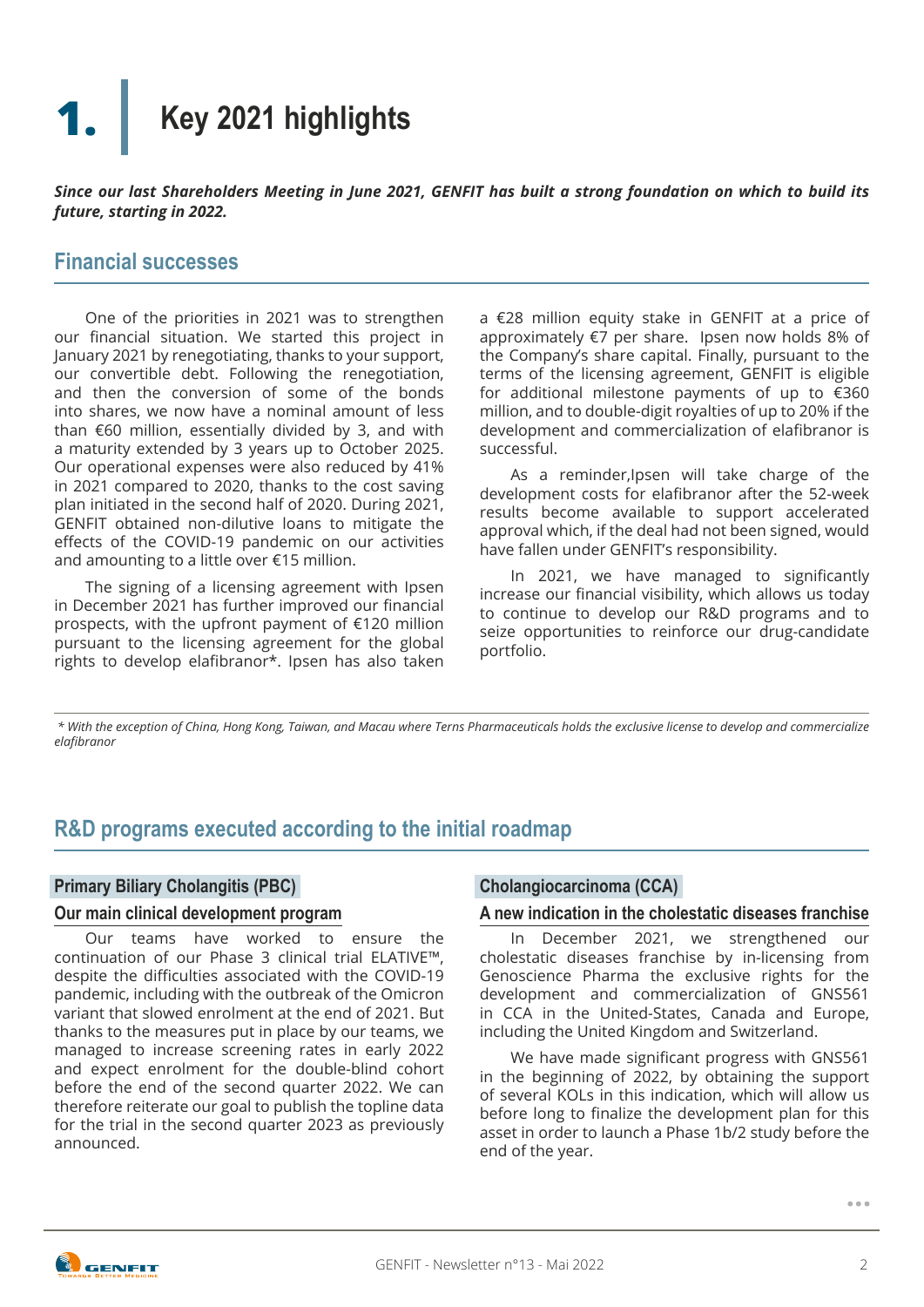#### <span id="page-2-0"></span>**Acute on Chronic Liver Failure (ACLF)**

#### **Switching to clinical development**

Regarding ACLF, we are continuing two Phase 1 trials evaluating nitazoxanide (NTZ) as part of our repositioning strategy. The first trial is evaluating NTZ in hepatic impairment, and we expect topline data in the third quarter 2022.

The second Phase 1 trial was launched inrenal impairment. Topline data for this trial should be available in the fourth quarter 2022.

We are hoping to confirm NTZ's potential in ACLF in a market currently estimated at \$4 million per year in the United-States alone\*.

*\*Derived from assumptions taken from Delveinsight, ACLF Market Insight, Epidemiology and Market Forecast – 2030 Report published in Oct 2020*

#### **NASH Diagnostics**

Although we know that the NASH diagnostics market is dependent on the availability of an approved treatment, our prospects in the field remain promising. Until then, our strategy is twofold: ensure that companies currently developing drugs in NASH are using the test powered by our NIS4™ technology in their clinical trials to generate and use data and recognize our technology as one of the most effective to identify patients with NASH that should be considered for treatment.

Our NIS4™ technology is already considered as one of the most precise tools in the identification of patients with "at-risk" NASH, as demonstrated by a study published in November 2021 by the NIMBLE consortium, showing that the NIS4™ technology obtained the best results in diagnosing fibrosis stage ≥ 2 among the panel of biomarker tests.

# **Matters to be addressed at the next Combined Shareholders Meeting: outlining GENFIT's future 2.**

### **Why vote?**

As a GENFIT shareholder, you can support the Company by voting at our Shareholders Meeting by giving the Board of Directors the means to execute its development strategy. Your support at the 2021 Shareholders Meetings has allowed GENFIT to renegotiate its convertible debt and improve its financial situation, which has proved essential in positioning elafibranor and our other assets at their fair value when initiating the long-term partnership with Ipsen. This improvement of our financial prospects also allowed us to in-license the exclusive rights for the development and commercialization of GNS561 in CCA.

> **We are therefore counting on your vote at our next Combined Shareholders Meeting on May 25, 2022.**

#### **How to vote**

For the first time since 2020 and the outbreak of the COVID-19 pandemic, we are pleased to hold this Shareholders Meeting in person. We however remind you of the need to respect social distancing measures.

You can also vote remotely by using the **online voting platform Votaccess\*** (a secured website) **opened since May 6, and until May 24, 3pm Paris time**, if your broker has signed up to the platform.

*\*if your broker has signed up to the platform*

**...**